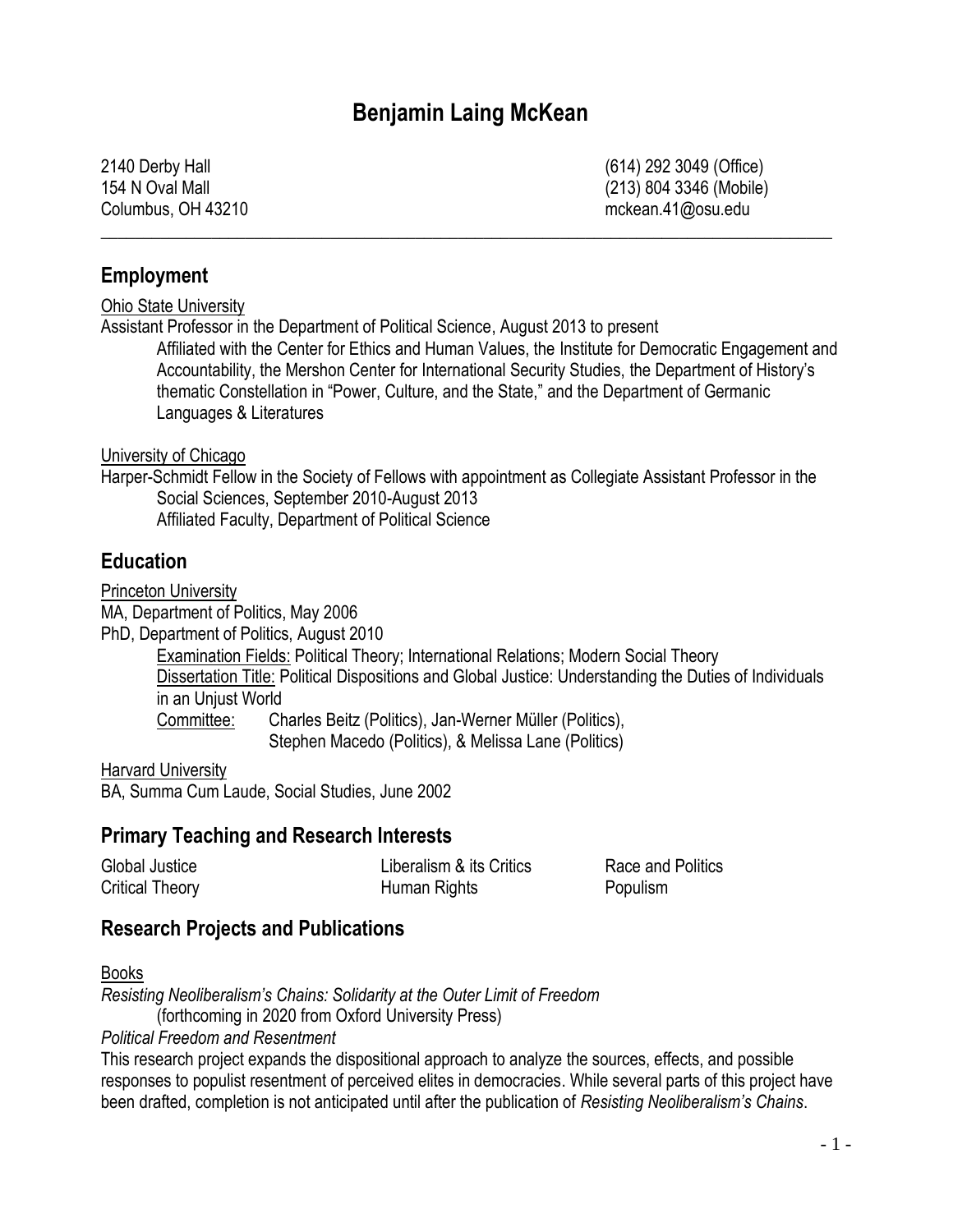#### Peer-Reviewed Articles

"Ideal Theory After Auschwitz? The Practical Uses and Ideological Abuses of Utopia in Rawls and Adorno" *Journal of Politics* Vol. 79, No 4 (October 2017)

"Toward an Inclusive Populism? On the Role of Race and Difference in Laclau's Politics" *Political Theory* Vol. 44, No. 6 (December 2016): 797-820

"What Makes a Utopia Inconvenient? The Advantages & Disadvantages of a Realist Orientation to Politics" *American Political Science Review* Vol. 110, No. 4 (November 2016)

"Kant, Coercion, and the Legitimation of Inequality" *Critical Review of International Social and Political Philosophy* (forthcoming) published OnlineFirst August 24, 2019. doi:10.1080/13698230.2019.1658481

Chapters in Edited Volumes

"Populism, Pluralism, and the Ordinary" in *Mapping Populism: A Guide to Understanding and Studying Populism* Eds. Amit Ron and Majia Nadesan (forthcoming in 2020 from Routledge)

Works Undergoing Peer Review

"Populism and Global Justice: A Sibling Rivalry?"

### Works in Preparation

"Ethical Gymnastics and Ethological Training: Kant and Mill on Habit, Self-Cultivation, and Immaturity" "Visions of a Different Politics: Acknowledgement and Equality in Terrence Malick's *The New World*" "Can Civic Friendship Reconcile Equality and Difference?"

"Populism and the Anxiety of Equality"

# **Teaching & Advising**

Ohio State University, Assistant Professor

Political Science 2400H – Honors Introduction to Political Theory (Fall 2013, Spring 2014, Spring 2016) International Studies 2800 – Introduction to Peace Studies (Fall 2013, Spring 2014, Spring 2015, Spring 2016, Fall 2016, Fall 2017, Fall 2018)

Political Science 3460 – Global Justice (Fall 2014, Spring 2019)

Political Science 4894H – Honors Seminar in Political Theory: "Politics of Evil" (Fall 2014, Fall 2017)

Political Science  $5414 - 20$ <sup>th</sup> Century Political Thought (Spring 2017, Spring 2015 with concurrent graduate and undergraduate sections taught as Political Science 4414/6414)

Political Science 7499 – graduate seminar on Global Justice (Fall 2016, Fall 2018)

## Ohio State University, Graduate Advising

Political Science 7193.04 – Independent Study in Political Theory (Fall 2014, Summer 2016) oral examiner, general examination for degree candidacy (Fall 2015, Summer 2016, Fall 2017) member, dissertation committees of 3 political science graduate students, 1 philosophy graduate student

## Ohio State University, Undergraduate Advising

Political Science 4999 – supervised undergraduate thesis research (Summer 2015, Fall 2015, Spring 2016) Sexuality Studies 5191 – supervised field experience internship (Spring 2014)

Member, 3 undergraduate thesis defense committees

Mentor, Office of Diversity and Inclusion's Post-Baccalaureate Preparation Program Second Year Faculty-Lead Mentoring Program (SFLMP) (Autumn 2017 to present)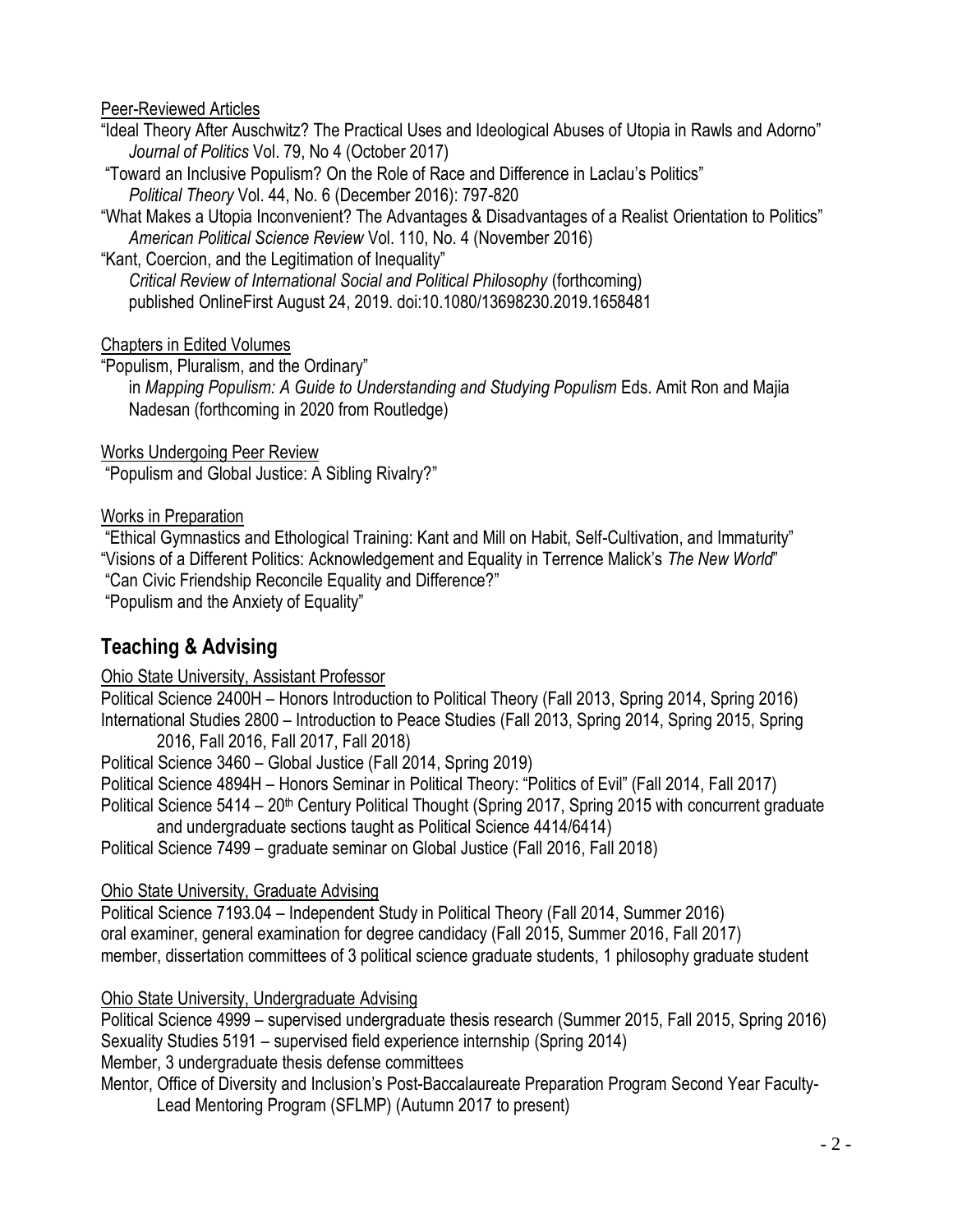University of Chicago, Collegiate Assistant Professor

Social Sciences – SOSC 15100: Classics of Social & Political Thought

two concurrent year-long seminars in the Core Curriculum (Fall 2010-Winter 2013) Political Science – PLSC 22112: Political Theory After Catastrophe (Spring 2012)

# **Conference Presentations and Invited Talks**

# Invited Talks

| Invited Talks                                                                                                                                                                                                                                                                                                                                                                                                                                                                                                                                                                                                                                                                                                                                                                                                                                         |
|-------------------------------------------------------------------------------------------------------------------------------------------------------------------------------------------------------------------------------------------------------------------------------------------------------------------------------------------------------------------------------------------------------------------------------------------------------------------------------------------------------------------------------------------------------------------------------------------------------------------------------------------------------------------------------------------------------------------------------------------------------------------------------------------------------------------------------------------------------|
| "Socialism after Populism" conference organized by International Political Science Association's Research<br>Committee on Political Philosophy, University of California Riverside, November 14-16, 2019<br>Keynote speaker, "Global Justice and Populism" workshop, organized by Global Justice: Theory Practice<br>Rhetoric journal and the Global Justice Network, hosted by the Max Weber Programme, European<br>University Institute, June 3-4, 2019                                                                                                                                                                                                                                                                                                                                                                                             |
| Washington University of St Louis Workshop on Politics, Economics, and Society (WPES), February 1st,<br>2019                                                                                                                                                                                                                                                                                                                                                                                                                                                                                                                                                                                                                                                                                                                                          |
| Raymond C. Baumhart SJ Chair Research Workshop Series, Quinlan School of Business at Loyola<br>University of Chicago, April 9, 2018                                                                                                                                                                                                                                                                                                                                                                                                                                                                                                                                                                                                                                                                                                                   |
| University of Michigan Department of Political Science Rubin Speaker Series on "Polarization, Populism, and<br>the Future of Freedom", March 22 <sup>nd</sup> , 2018                                                                                                                                                                                                                                                                                                                                                                                                                                                                                                                                                                                                                                                                                  |
| "New Direction in the Study of Populism" workshop, Arizona State University, March 16 <sup>th</sup> , 2018<br>George Mason University Politics Philosophy & Economics Speaker Series, April 18 <sup>th</sup> , 2017<br>UC San Diego Political Theory Workshop, March 28th, 2016                                                                                                                                                                                                                                                                                                                                                                                                                                                                                                                                                                       |
| George Washington University Political Theory Workshop, March 11 <sup>th</sup> , 2016<br>"Multinational Corporations as Political Entities" workshop, Harvard University Labor and Worklife Program,<br>January 16, 2016                                                                                                                                                                                                                                                                                                                                                                                                                                                                                                                                                                                                                              |
| Georgetown University Political Theory Workshop, November 5 <sup>th</sup> , 2015                                                                                                                                                                                                                                                                                                                                                                                                                                                                                                                                                                                                                                                                                                                                                                      |
| <b>Paper Presentations</b><br>"Populism, Pluralism, and the Ordinary"<br>Midwest Political Science Association, April 5-8, 2018<br>American Political Science Association annual meeting, August 30-September 2, 2018<br>Association for Political Theory conference, October 18-20, 2018<br>"Kant and Neoliberal Legitimations of the State"<br>Association for Political Theory conference, October 12-14 2017<br>American Political Science Association annual meeting, August 31-September 3 2017<br>"When is an Injury to One an Injury to All?"<br>Dartmouth College Moral, Social, and Political Philosophy Workshop July 27-28, 2016<br>"Violence and Legitimacy in the Global Economy"<br>Western Political Science Association annual meeting March 24-26 2016<br>American Political Science Association annual meeting, September 1-4 2016 |
| "Democratizing Global Supply Chains"<br>Western Political Science Association annual meeting April 2-4 2015<br>American Political Science Association annual meeting September 2-6 2015<br>Association for Political Theory Annual Conference October 22-24, 2015<br>"The Outer Limit of Freedom"                                                                                                                                                                                                                                                                                                                                                                                                                                                                                                                                                     |
| Midwest Political Science Association Annual Meeting April 3-5, 2014<br>"The Economy of Populist Resentment"                                                                                                                                                                                                                                                                                                                                                                                                                                                                                                                                                                                                                                                                                                                                          |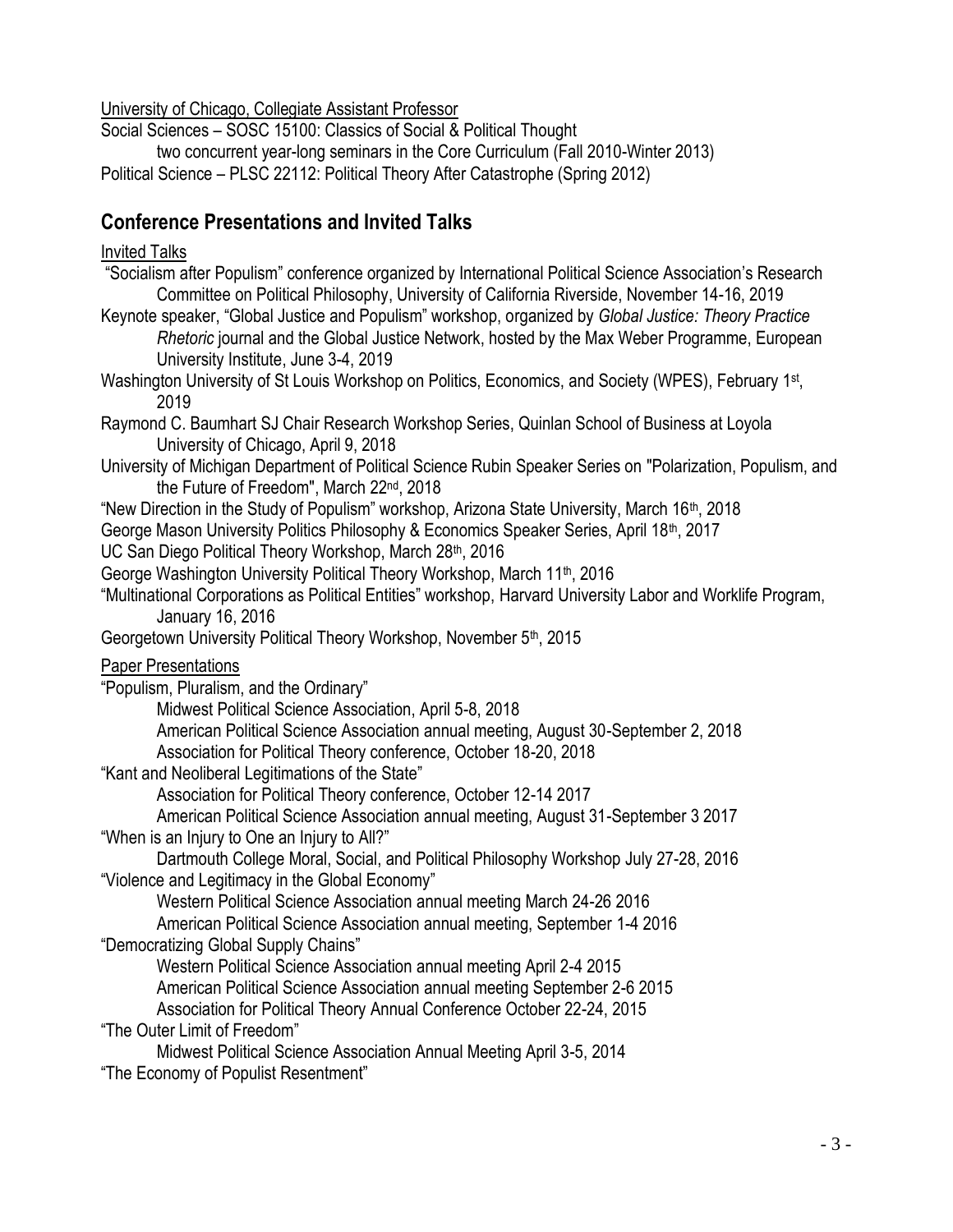Association for Political Theory Annual Conference October 16-18, 2014 Western Political Science Association Annual Meeting, March 28-30, 2013 "Disposing Individuals to Solidarity in the Theory and Practice of Global Justice" American Political Science Association Annual Meeting August 29 - September 1, 2013 Association for Political Theory Annual Conference October 10-12, 2013 "Political Theory After Auschwitz? The Practical Uses and Ideological Abuses of Utopian Thought" workshop on "The Political Uses of Utopia" York University April 18-19, 2013 "Ethical Gymnastics and Ethological Training: Kant and Mill on Habit, Self-Cultivation, and Immaturity" Western Political Science Association Annual Meeting, March 22-24, 2012 Association for Political Theory Annual Conference, October 11-13, 2012 "Who Needs Rights? Justice and the Precariousness of Social Order in the Political Realism of Raymond Geuss and Bernard Williams" American Political Science Association Annual Meeting September 1-4, 2011 "Political Freedom and Resentment: Equality, Difference, and Civic Friendship in Aristotle" American Political Science Association Annual Meeting September 2-5, 2010 "Hegel and Du Bois on Identity, Institutions, and the Global Economy" Western Political Science Association Annual Meeting, April 1-3, 2010 New England Political Science Association Annual Meeting, April 22-24, 2010 "Close Encounters? Power and Recognition in Terrence Malick's *The New World*" American Political Science Association Annual Meeting September 3-6, 2009 "The Holocaust and the Politics of Reconciliation: Rawls and Adorno on Historical Trauma and the Methods of Theory" American Political Science Association Annual Meeting August 28-31, 2008 Western Political Science Association Annual Meeting March 19-21, 2009 "Global Justice & the Perils of the Social Contract Tradition" Midwest Political Science Association National Conference April 3-6, 2008 New England Political Science Association Annual Meeting April 25-6, 2008 Global Studies Association National Conference June 6-8, 2008 Other Conference Roles Respondent for Author Meets Critics Roundtable on ''Injustice: Political Theory for the Real World'' by Michael Goodhart, Western Political Science Association, April 18-20, 2018 Discussant, "Populism and Authoritarianism" panel, Western Political Science Association, April 18-20, 2018 Discussant, "The Politics of Visibility" panel, Association for Political Theory conference, October 18-20, 2018 Discussant, "Language and Politics" panel, American Political Science Association annual meeting, August 30-September 2, 2018 Discussant, "Ideal Theory and Its Critics," Midwest Political Science Association annual meeting April 5-8, 2018 Discussant, "Populisms: Local and Global" Association for Political Theory conference, October 12-14 2017 Discussant, "Corporations and Capitalism: Historical and Legal Perspectives" and Chair, "New Directions in Human Rights" American Political Science Association annual meeting, August 31-September 3

- 2017
- Discussant, "Labor and Commerce" and Chair, "Human Rights and Foreign Policy" American Political Science Association annual meeting, September 1-4 2016
- Discussant and Chair, "Inclusions and Exclusions in Social Justice Movements" Western Political Science Association annual meeting March 24-26 2016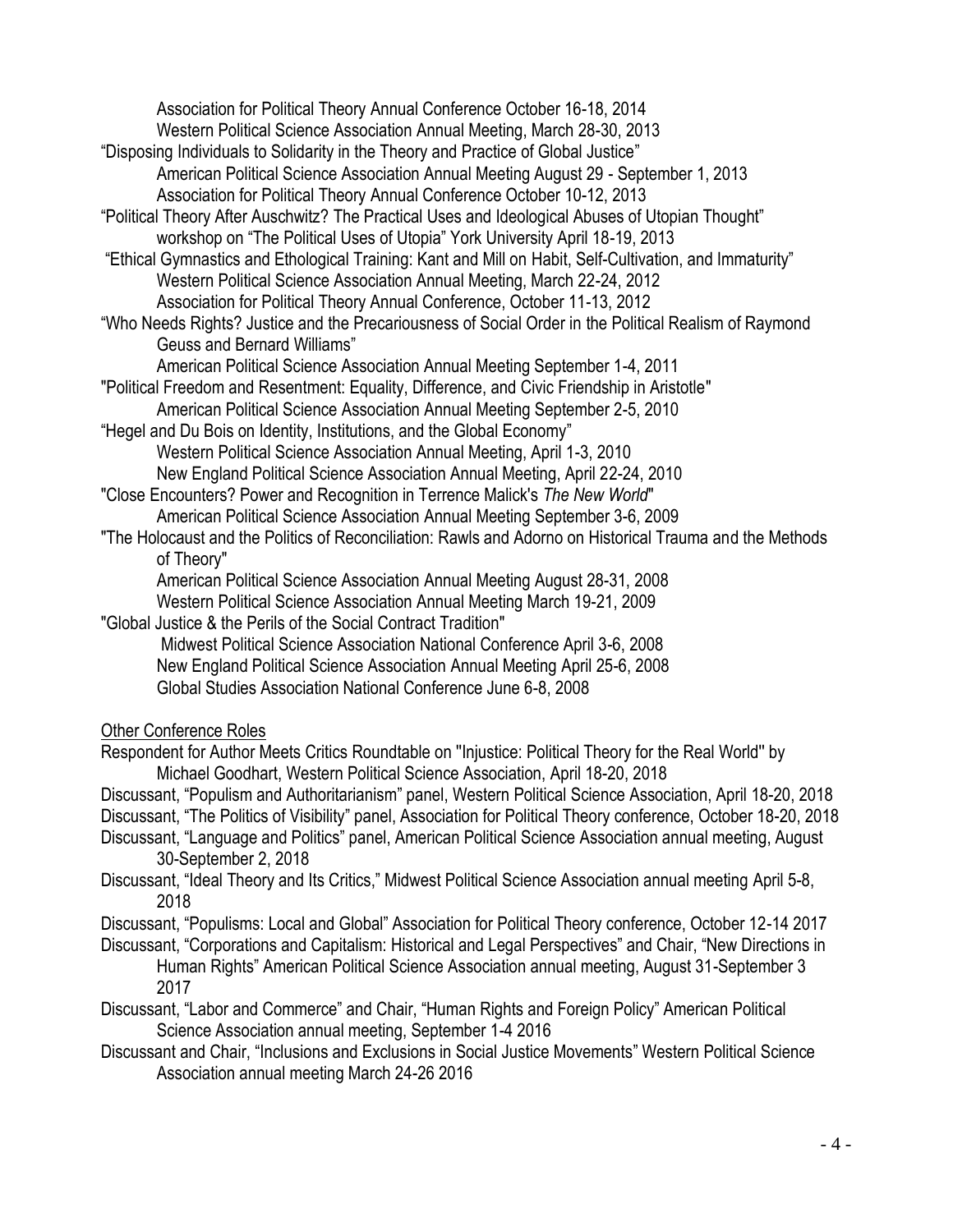- Discussant and Chair, "Democracy and the 'White Problem'" American Political Science Association Annual meeting September 2-6 2015
- Discussant and Chair, "Resistance and Rebellion" Western Political Science Association Annual meeting April 2-4 2015
- Chair, "Political Utopia: Promise or Peril?" Workshop in Applied Ethics and Public Policy at Bowling Green State University, April 25-26, 2014
- Chair, "Democratic Citizenship and the Duty to Participate" American Political Science Association Annual Meeting August 29-September 1, 2013
- Discussant, "Freedom and Republicanism in Modern Political Thought," Western Political Science Association Annual Meeting, March 28-30, 2013
- Discussant, "Schmitt, Althusser, and the Limits of the Political," American Political Science Association Annual Meeting September 2-5, 2010
- Discussant and Chair, "Achieving Justice" Session, Western Political Science Association Annual Meeting March 19-21, 2009
- Discussant, "Dilemmas in Establishing Collective Responsibility" session, Oxford/Princeton Research Collaboration on Global Norms and Global Justice, October 30-31, 2008
- Discussant, "Rationalism and Relativism" panel, Princeton Graduate Conference in Political Theory, April 11- 12, 2008; also served as conference co-organizer
- Discussant and Chair, "New Perspectives on International Politics" Session, Midwest Political Science Association National Conference, April 3-6, 2008

# **Professional Activity**

Service to the Discipline

Section chair, Contemporary Political Theory, Midwest Political Science Association annual meeting 2019 Member, Siting and Engagement Committee, American Political Science Association, 2015-2018 Host Committee, Association for Political Theory annual meeting, 2016

University and Department Service

Member, Diversity Committee, OSU Political Science Department (2019-present)

Member, Graduate Admissions Committee, OSU Political Science Department (2019-present)

- Member, Undergraduate Studies Committee, Political Science Department, Ohio State University, 2013 present
- Co-organizer, "Populism and Race in the Age of Trump" workshop, sponsored by Mershon Center for International Security Studies and the Institute for Democratic Engagement and Accountability, November 9-10, 2018
- Co-coordinator, "Migration and Global Justice" speaker series, Mershon Center for International Security Studies, 2014-2016

Co-coordinator, Political Theory Workshop, Ohio State University, 2013-2018

- Member, Selection Committee, William Jennings Bryan Prize for best paper in American politics or political theory by undergraduate, 2014-2018
- Member, Selection Committee, Henry R. Spencer Award for Outstanding Senior Honors Thesis in Political Science, 2019
- Judge, Denman Undergraduate Research Forum, 2015, 2016, 2018

Elected Collegiate Faculty Co-Chair of the University of Chicago Society of Fellows, 2011-2012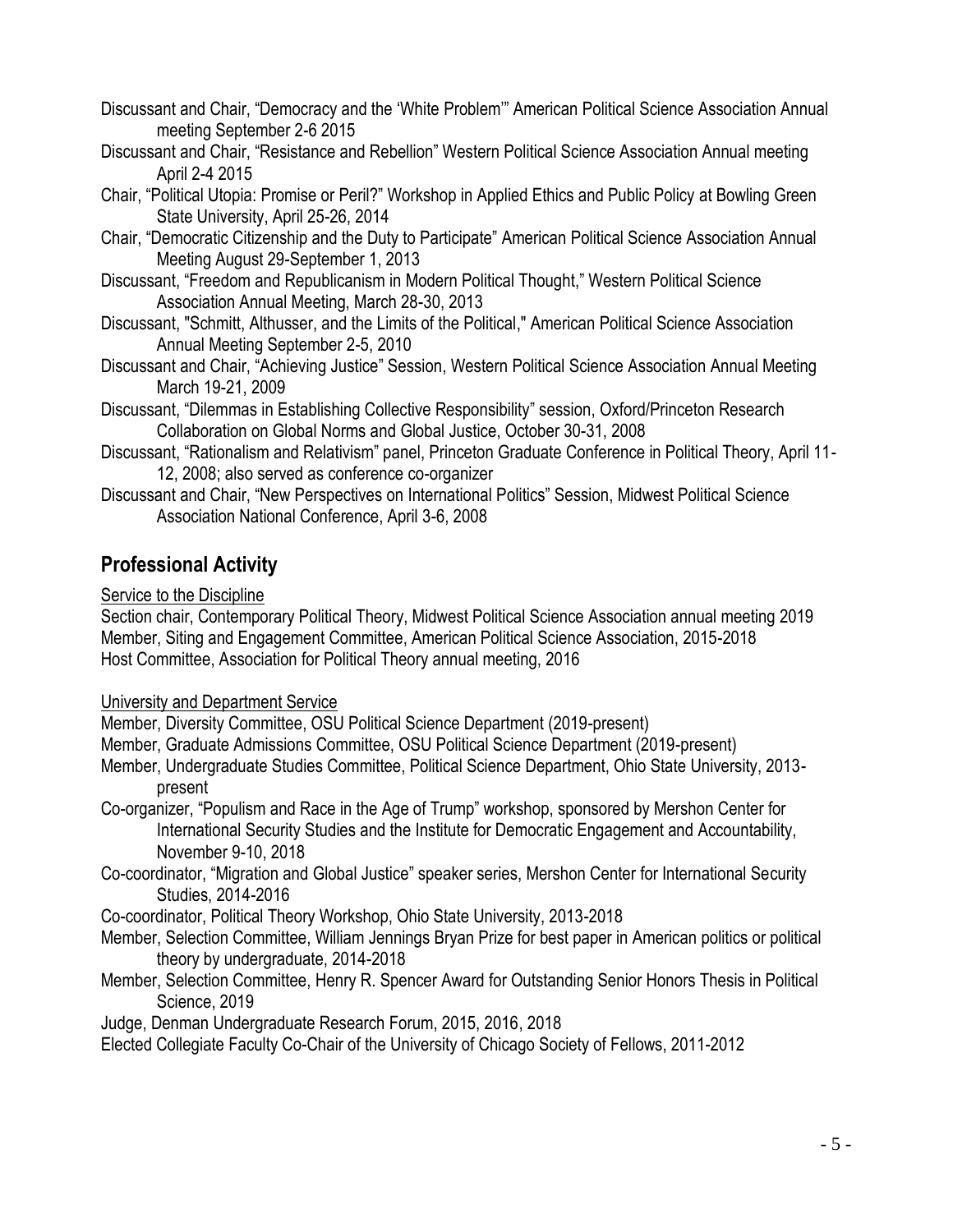#### For a General Audience

- Featured Guest, Flyover Folk Podcast, "Understanding Populism with Dr. Benjamin McKean" July 10, 2019 (episode 20);<https://www.buzzdsprout.com/94324/1395880>
- Speaker, "The Rise of Populism in Europe," Great Decisions Discussion Program sponsored by Ohio Wesleyan University, March 29, 2019
- Interviewed on NPR's Marketplace for "How socialism became the talk of the midterms" segment; September 11, 2018<https://www.marketplace.org/2018/09/11/why-socialism-became-talk-midterms/>
- Guest on "Cultural Insight for the Soul" with host Dr. Linda James Myers, WVKO 1580AM Columbus, Ohio; December 16th 2017
- "'Blood Money' and Mass Membership" on understanding the NRA as a social movement in *Jacobin Magazine* Februrary 20<sup>th</sup>, 2018 [https://jacobinmag.com/2018/02/national-rifle-association-members](https://jacobinmag.com/2018/02/national-rifle-association-members-florida-school-shooting)[florida-school-shooting](https://jacobinmag.com/2018/02/national-rifle-association-members-florida-school-shooting)
- "A Venezuela of the North?" in the blog of *Democracy: A Journal of Ideas* October 19th, 2017; <https://democracyjournal.org/arguments/a-venezuela-of-the-west/>
- "Is It Possible to Have Populism Without Racism?" *The Monkey Cage* blog, May 18th, 2016; [https://www.washingtonpost.com/news/monkey-cage/wp/2016/05/18/is-it-possible-to-have-populism](https://www.washingtonpost.com/news/monkey-cage/wp/2016/05/18/is-it-possible-to-have-populism-without-racism/)[without-racism/](https://www.washingtonpost.com/news/monkey-cage/wp/2016/05/18/is-it-possible-to-have-populism-without-racism/)

Manuscript Reviewer Service **National Affiliations** Professional Affiliations Harvard University Press **American Political Science Association** Edinburgh University Press **American Society for Political and Legal** American Society for Political and Legal American Journal of Political Science **Philosophy** Philosophy American Political Science Review Association for Political Theory Constellations Midwest Political Science Association Contemporary Political Theory **Network** Western Political Science Association Critical Review of International Social and Political Philosophy European Journal of Political Theory International Theory Journal of Applied Philosophy Journal of Global Ethics Journal of Politics Perspectives on Politics Political Research Quarterly Political Studies Political Theory **Polity** Populism Radical Philosophy Review Review of Politics Social Theory and Practice **Theoria** 

#### Community and Public Service

Member, Governing Board, Worker Rights Consortium (WRC), 2008-2010 *The WRC is a non-profit monitoring group that investigates wages and working conditions in the factories that produce collegiate apparel around the world.*